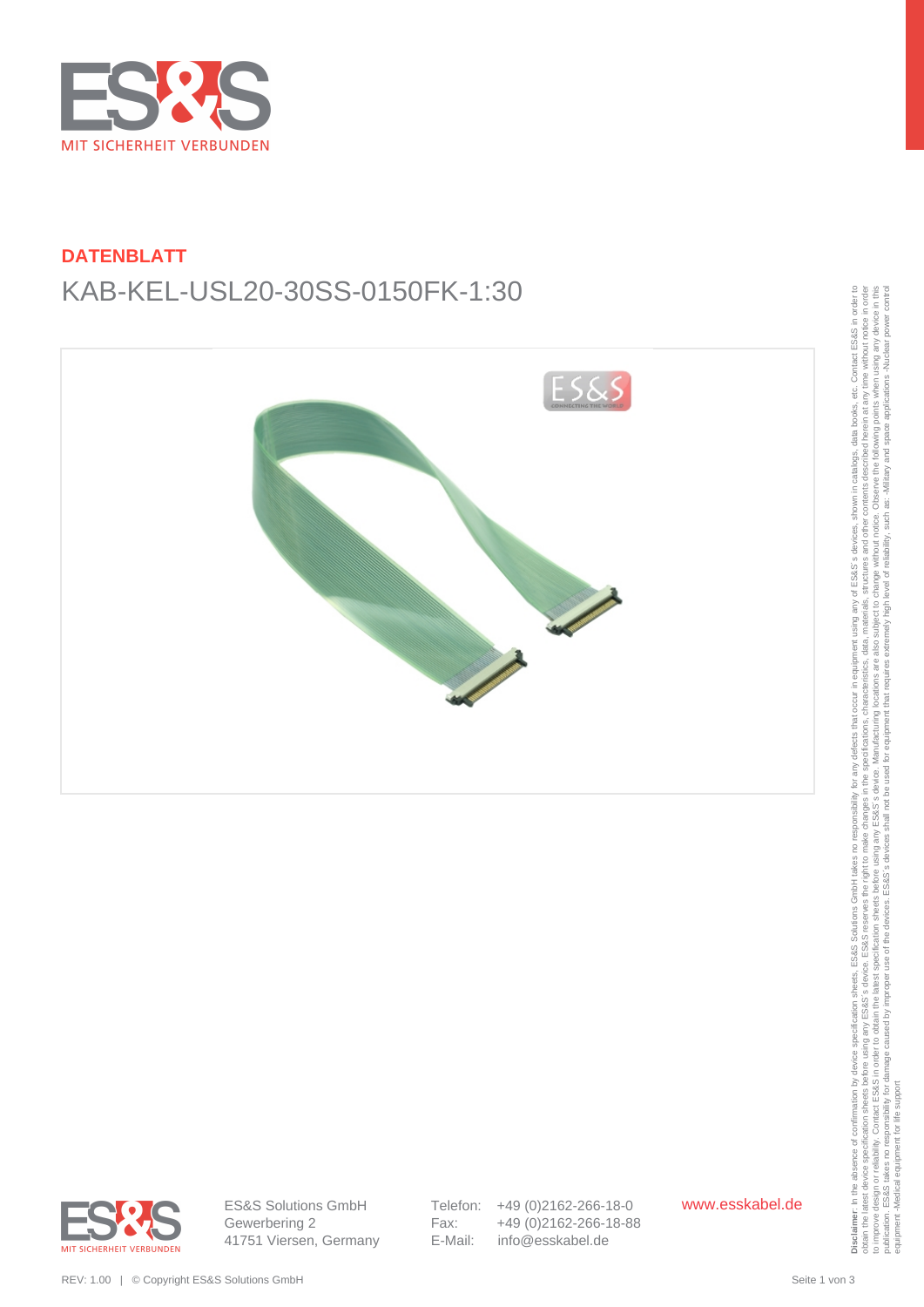

## **DATENBLATT** KAB-KEL-USL20-30SS-0150FK-1:30

#### **BESCHREIBUNG**

KEL cable assembly of the USL series with pitch 0.4 mm, cable especially designed for high speed LVDS applications/LCD display control.

#### **TECHNICAL SPECIFICATIONS:**

- side 1: 30-pin IDC connector, straight with pitch 0,4 mm
- side 2: 30-pin IDC connector, straight with pitch 0,4 mm
- laminated strands AWG42, Micro-Coax, **configruation 1:30**

#### **ADVANTAGES:**

- $\blacksquare$  standard cable length L = 150 mm
- 30 pin. connector, pitch 0.40 mm, bidirectional
- extremely small design, counter part on PCB with max. installation height of 1.00 mm
- safe screening via metal frame
- mechanical detent to avoid vibrations and impacts
- the applied cable is a micro-coaxial AWG42
- customized solutions on request

Mating connector: USL00-30L

Mating boards: AIVION TL7050

Fits for Sony HD Kamera: FCB-EH3150, FCB-EH3310, FCB-EH3410, FCB-EH6300, FCB-EH6500, FCB-EV7500, FCB-EV7520, FCB-EV5500, FCB-EV7300, FCB-EV7320, FCB-EV7310, FCB-EV5300, FCB-EV7100, FCB-EV7520 apolisalione LCD dilelay opinice.<br>
• 608 1:30-51 (IDC connection, streamly with pixel 0.0 4 mm<br>
• 608 2:30-61 (IDC connection, streamly with pixel 0.0 4 mm<br>
• Invitewated streamles hereby L = 150 mm<br>
• Invitewated streaml



Telefon: +49 (0)2162-266-18-0 Fax: +49 (0)2162-266-18-88 E-Mail: info@esskabel.de

www.esskabel.de